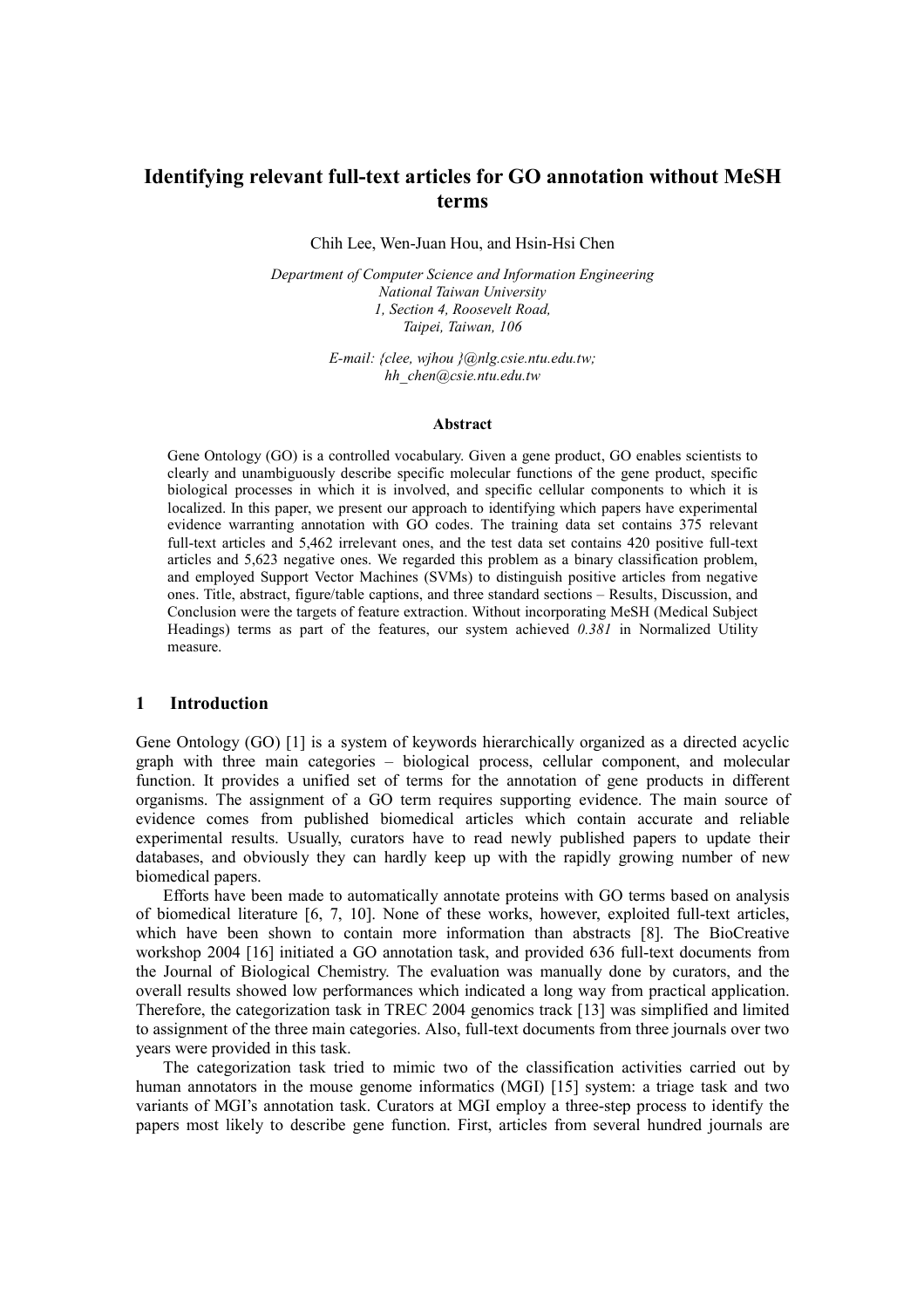searched for keywords *mouse, mice, or murine*. Second, confronted with articles from the first step, curators determine which articles should be sent for curation. The goal for this triage process is to limit the number of articles for more exhaustive analysis. Finally, curators identify genes for which there are experimental evidence supporting assignment of GO terms.

Because of limited resources and time constraints, we did only the triage subtask. The goal of this task is to correctly identify which papers have been deemed to have experimental evidence warranting annotation of certain GO codes. Since this task can readily be regarded as a binary classification problem, we employed Support Vector Machines (SVMs) [9], which are especially suitable for binary classification problems.

Feature extraction is the key to successful classification in the machine learning approach, and is even more important than the underlying classification algorithm. When it comes to text categorization, the simple bag-of-words representation is often the first choice. However, the performance of cross validation on this simple approach was only about *0.1* in normalized utility (NU) measure [13]. Therefore, we tried some other representations and settled down to the one adopted in this paper. First, we obtained a list of GO terms [11] annotated to MGI markers. Then, a document was represented by the similarities to those GO terms. The details of this approach are discussed in the Section 3.

The rest of this paper is organized as follows. Section 2 presents the overview of our architecture. The basic idea and the experimental methods in this study are introduced in Section 3. Section 4 shows the results and makes some discussions. Finally, Section 5 concludes the remarks and suggests some future direction.



Figure 1: System overview.

# **2 Architecture Overview**

Figure 1 shows the overall architecture of our method for the triage task. First, we obtained a list of *N* GO terms from the MGI website [11]. With *M* training documents available, we extracted a list of keywords for each document. Each document was then represented by the vector sum of similarity between each keyword and the list of *N* GO terms, forming an *N*-element vector. Detail of the conversion process is explained in Section 3. A SVM classifier was trained with the resulting *M N*-element vectors. Given a test document, it was converted to an *N*-element vector through the same process performed on those training documents. Afterwards, this test instance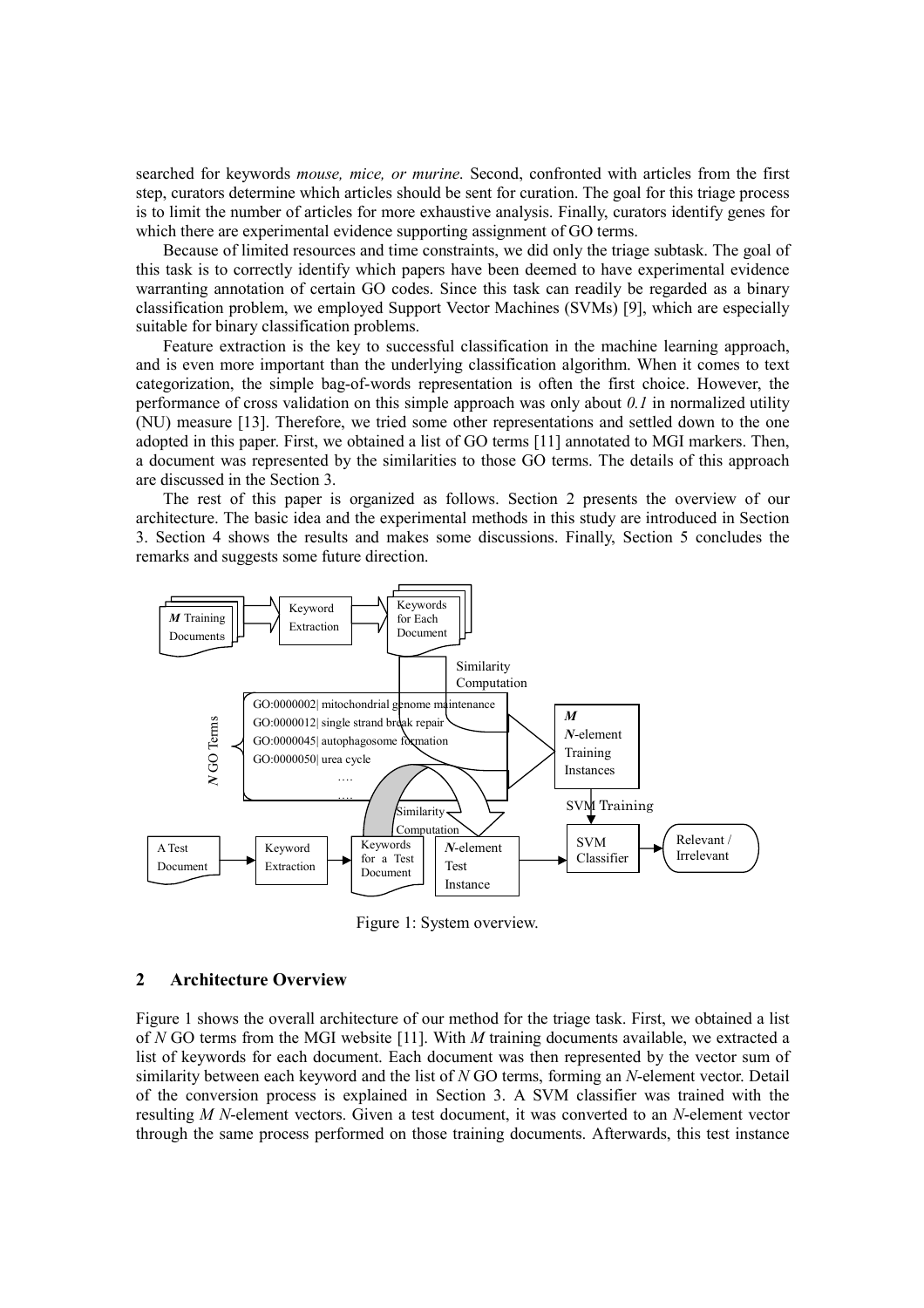was sent to the trained SVM classifier to decide whether it is relevant or not.

# **3 Methods**

# **3.1 Document Preprocessing**

Before performing classification, two document preprocessing operations were performed to extract more information from the full-text documents. The two operations were (1) acronym expansion and (2) keyword extraction.

# *Acronym expansion*

Once the combination of sections was decided, which is explained in Section 3.3, an operation was performed to substitute the long forms for the tagged acronyms, each of which referred to a glossary entry in the document. The reason for this operation is that acronyms are sometimes ambiguous, and their long forms obviously carry more information. An example of this operation is shown in Figure 2. In Figure 2, an abbreviation " $IP_3$ " will be replaced with "inositol" trisphosphase  $(\text{IP}_3)$ ".

It is presently unclear how these receptors could selectively mediate cAMP responses to sugars and  $\leq$ GLOSREF RID="G3">IP<INF>3</INF></GLOSREF> responses to artificial sweeteners.

It is presently unclear how these receptors could selectively mediate cAMP responses to sugars and inositol trisphosphate (IP<INF>3</INF>) responses to artificial sweeteners.

Figure 2: An example of acronym operation.

# *Keyword extraction*

After the acronym operation, the remaining SGML tags were removed from the documents for later keyword extraction. With the 554K-entry inflection table found in UMLS Knowledge Sources [5], the keywords were normalized and extracted from each document. In this step, only words that occur in both the inflection table and the document were extracted and normalized. The normalization here refers to the transformation of words to their root forms. For example, a verb in the past tense like "demonstrated" is normalized to its base form "demonstrate". Moreover, a plural noun like "receptors" is normalized to its singular form "receptor". Then, stop words were removed in the next stage. An example of keyword extraction is shown in Figure 3. The upper left part of Figure 3 contains the target document for keyword extraction. The lower left part illustrates the inflection table found in UMLS. The right part shows the extracted and normalized list of keywords.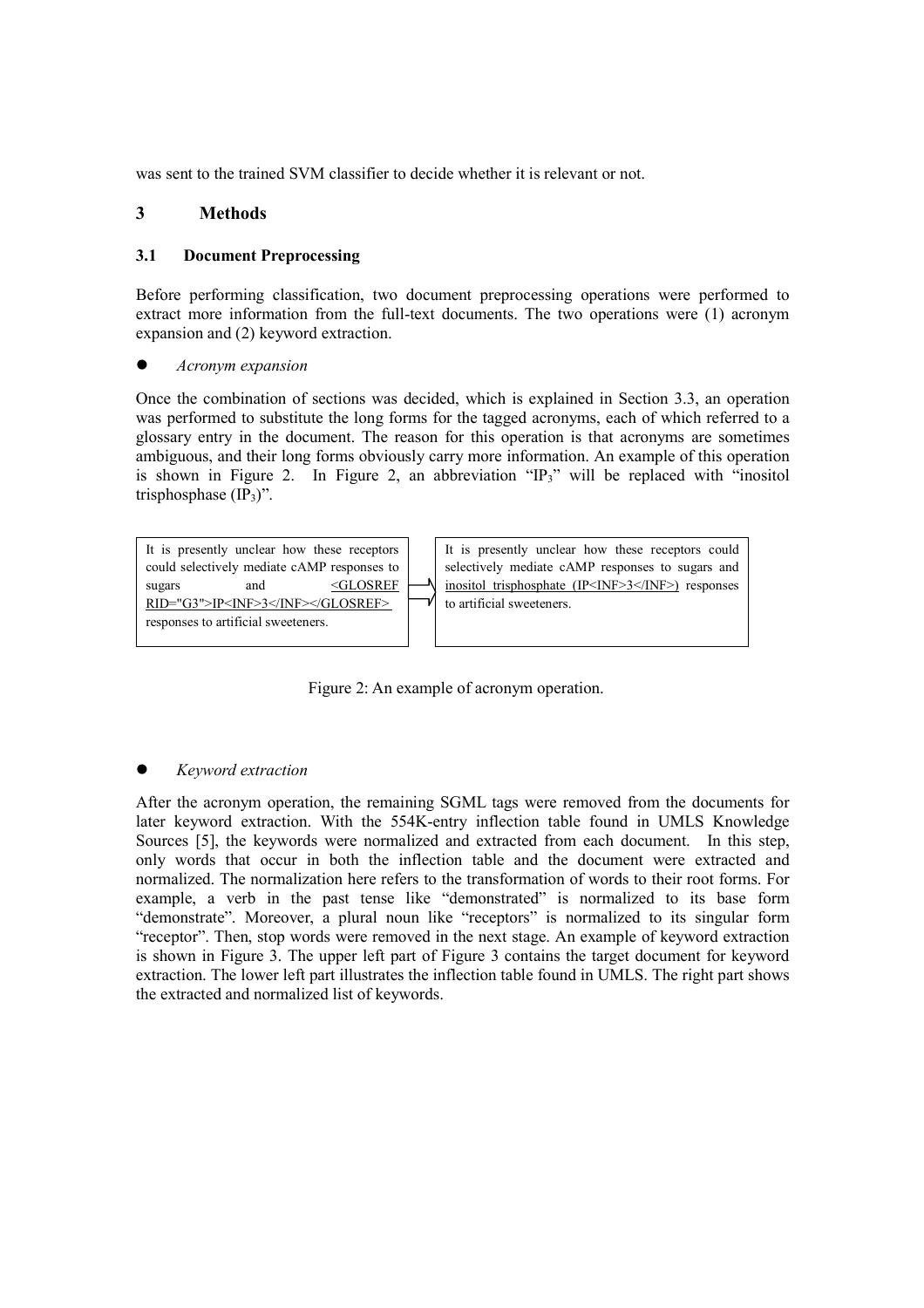

Figure 3: An example of keyword extraction and normalization.

#### **3.2 Feature Extraction**

Under the bag-of-words representation, the feature vector of an article was 23K long and the resulting dataset severely suffered from the data sparseness problem. Therefore, we attempted to solve this problem by reducing the dimension of feature vector via a list of *N* GO terms. Given a keyword, the similarity vector  $V_k$  for this keyword is the similarity between this keyword and the *N* GO terms. The feature vector  $V<sub>D</sub>$  for a document is therefore the vector sum of the similarity vectors of all keywords it contains. In our study, Classic Dice (CD) coefficient was adopted as the similarity measure, and stop words were ignored at this stage. The formulas of computing the CD coefficient and similarity values are listed below.

 $CD(A, B) = (2 \times Z)/(X + Y)$ , where *A*, *B* are two strings, *X* is the number of tokens in *A*, *Y* is the number of tokens in *B*, and *Z* is the number of tokens occurring in both *A* and *B*.

 $\mathbf{V}_k = \text{Sim}(w_k, \mathbf{T}) = [CD(w_k, t_1), CD(w_k, t_2), \dots, CD(w_k, t_N)]^t$ , where  $w_k$  is a keyword and **T** is the vector of *N* GO terms,  $t_1$ ,  $t_2$  and  $t_N$  is the first, second and Nth GO term, respectively.  $\mathbf{V}_D = \sum_{k \in D} \mathbf{V}_k$ , where *D* is a document.

#### **3.3 Exploitation of Full Text Documents**

Which sections of an article should be the targets of feature extraction is also an important issue. In other words, we have to find out where the experimental evidence warranting annotation with GO codes resides in a document. The triage subtask is very much similar to the task 1 in KDD Cup 2002 [14], part of whose goal is to retrieve papers meeting the Flybase [12] gene-expression curation criteria. It was found in this competition that besides the title and abstract, much of the experimental evidence is contained in the figure captions. Hence, we started from the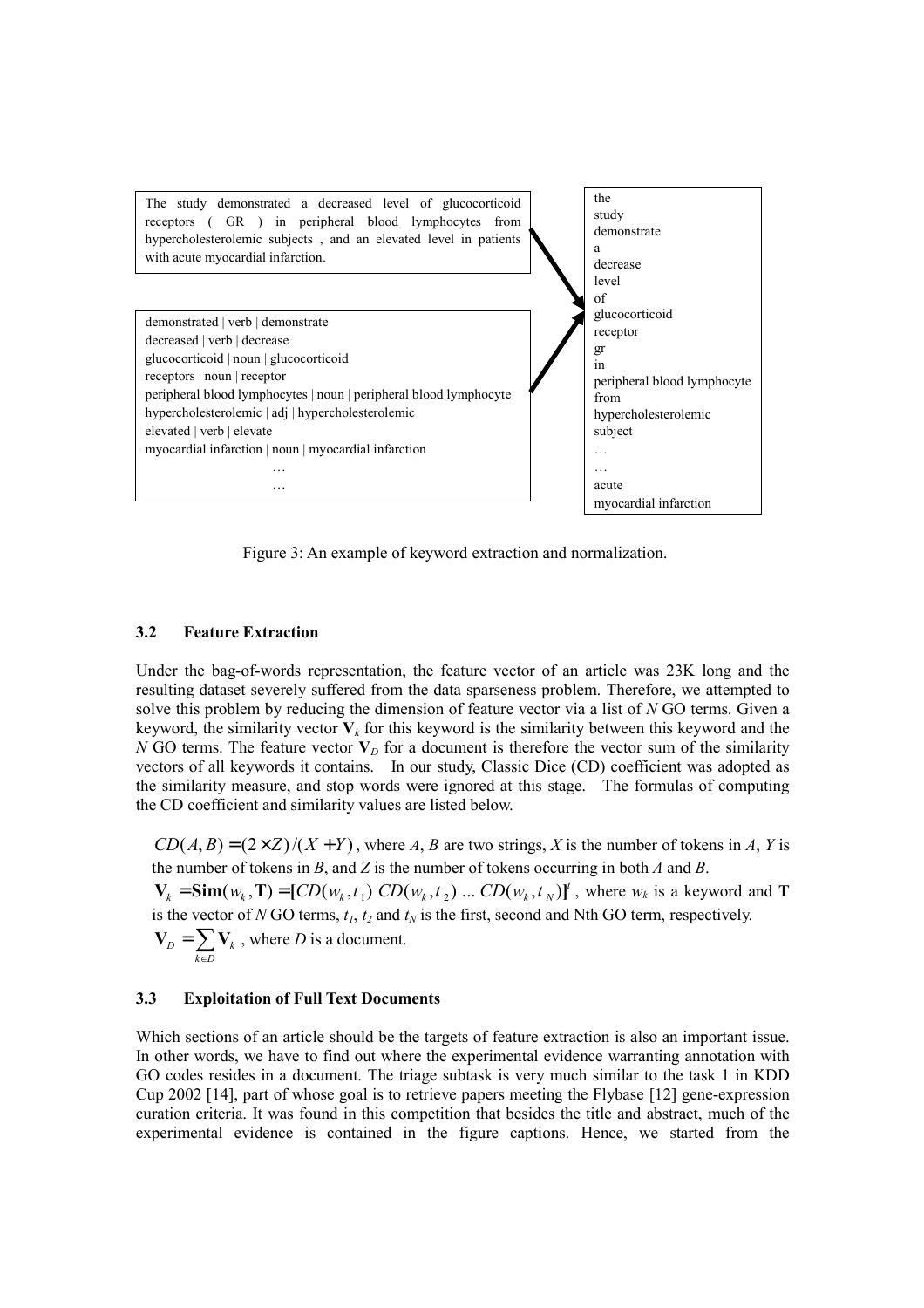combination of the title, abstract, figure captions and table captions as the base combination, and gradually included some other sections of the article to the base combination. Two other combinations were therefore constructed. Unfortunately, none of them outperformed the base combination under the aforementioned feature extraction method. These two combinations are briefly described below.

Some types of documents do not have the abstract part, and hence in this case, the body of the article is added to the simple combination, forming the second combination. In other words, if the abstract is absent, the body of the article is added to form the second combination. For the third one, if the abstract is present, the result, discussion, and conclusion sections are included. While these sections are intuitively evidence-rich sections, the third combination did not stand out as expected.

### **3.4 SVM Classification**

The software package LIBSVM [4] was employed to deal with SVM-related operations. Radial basis function was adopted as the kernel function, and 4-fold cross validation was performed to select the model attaining the highest normalized utility, i.e., the best-performing parameters  $-C$ and *gamma*, which are the penalty constant in optimization and the parameter for radial basis kernel, respectively. Under our feature extraction method, the selected values for *C* and *gamma* are around 64 and 3.81-6. Another issue worth addressing is the imbalance among the number of training and test examples. For the training data, there are 375 positive examples and 5462 negative examples, the ratio of which is about 1 to 20. Therefore, we tried to put more weights on the positive examples, i.e., the positive examples received larger *C* in SVM training. As expected, setting *C<sub>positive</sub>* to 20*C<sub>negative</sub>* achieved the best performance in our cross validation.

#### **3.5 Normalization versus Stemming**

Due to time constrains, some of the methods simply followed our intuition without further verification or experience backup. The one in which we were interested the most is using normalization instead of stemming, which is a usual preprocessing operation in text categorization. Unlike stemming, normalization is more precise because it converts words to their base forms without losing too much information. As expected, further experiment displayed a 0.03 NU drop in the stemmed version.

# **4 Results and Discussions**

Table 1 lists the results of our three official runs, the results of two other top-performing teams, and the results of the median-performing run and the worst-performing run. As mentioned in Section 3.3, NTU2v3N1 used the base combination, NTU3v3N1 used the second combination, and NTU4v3N1416 used the third combination. It seems that adding other sections besides the title, abstract, and captions introduced more noise and less useful information. The results may be explained by Schuemie *et al.*'s finding [8] that the information density is higher in the abstract than in all the other four standard sections – Introduction, Methods, Results and Discussion. Therefore, some filtering techniques should be applied to these four sections to remove non-informative and noisy contents.

The official run dimacsTfl9d was produced by Dayanik *et al.*'s system [2] which attained the best performance. Besides the title and abstract of an article, they used the MeSH terms attached to the article as the target of feature extraction. Bayesian logistic regression was adopted to perform classification. They also performed an interesting experiment which depended only on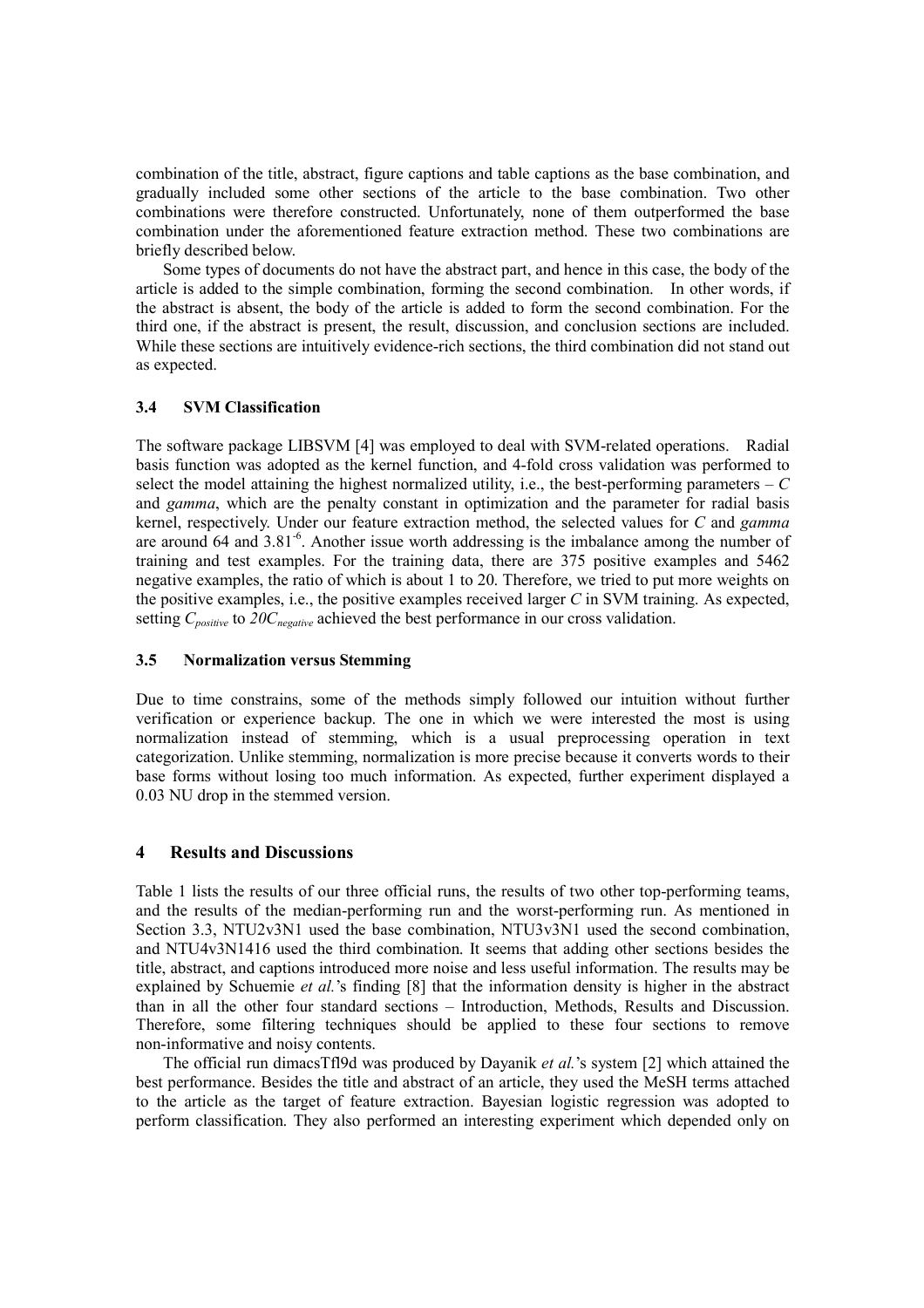the MeSH term "Mice" to make the decision, and found that using this term alone can outperform all the other systems. Fujita's system [3] achieved slightly lower performance of 0.5494 NU (pllsgen4t3). They used terms from full text, gene entities and MeSH terms as the targets of feature extraction, and used SVM as the classifier. It is obvious that MeSH terms played an important role in distinguishing positive documents from negative ones, especially the term "Mice". Since this task aimed to assist curators at MGI, it is reasonable that articles attached with the MeSH term "Mice" are very likely to be positive. Therefore, we can ascribe the high performance of these two systems to the use of MeSH terms.

As there are 375/420 positive examples and 5462/5623 negative examples in the training/test dataset, the curators at MGI will have to read about 15 papers to find a positive one if they do not get any hints in advance. For the best official run (dimacsTfl9d), curators will have to read roughly 6 papers to find one useful, and around 88 percent of the positive papers can be retrieved. Using our approach, curators will have to read roughly 10 papers to find one useful and only 69 percent of the positive papers can be retrieved. To put it in another way, the best run reduced from 15 to 6 the number of papers that the curators have to read to get a positive one, losing 12 percent of the useful papers. In our opinion, the best official run greatly alleviated the burden of curators, and our approach didn't seem to help a lot. However, it is possible to combine our approach with others, making the filtering job even more effective.

|             |                           | F-score | Recall | Precision |
|-------------|---------------------------|---------|--------|-----------|
|             | <b>Normalized Utility</b> |         |        |           |
| dimacsTf19d | 0.6512                    | 0.2681  | 0.8881 | 0.1579    |
| "Mice" run  | 0.6404                    | 0.2572  | 0.8929 | 0.1502    |
| pllsgen4t3  | 0.5494                    | 0.2496  | 0.769  | 0.149     |
| NTU2v3N1    | 0.3810                    | 0.1752  | 0.6905 | 0.1003    |
| NTU3v3N1    | 0.3601                    | 0.1673  | 0.6857 | 0.0953    |
| Median      | 0.3425                    | 0.2345  | 0.469  | 0.1563    |
| NTU4v3N1416 | 0.3323                    | 0.1650  | 0.6357 | 0.0948    |
| Worst       | 0.0114                    | 0.0267  | 0.0143 | 0.2       |

Table 1: Results of official runs in the triage task.

### **5 Conclusion**

We demonstrate our approach based on a list of GO terms in this paper. We tried three combinations of sections in an article as the target of feature extraction, and found the simplest one most useful. We hypothesize that filtering should be applied to sections other than Abstract before they can be used for feature extraction. Also, we found that normalization is a better preprocessing operation than stemming under our feature extraction approach.

Without the use of MeSH terms, our system performed slightly better than the median-performing system. With our approach, 69 percent of positive papers were retained at the precision rate of 10 percent. Although we didn't achieve the best performance, it is possible to incorporate other ideas into our method, and combine other types of features with the existing ones.